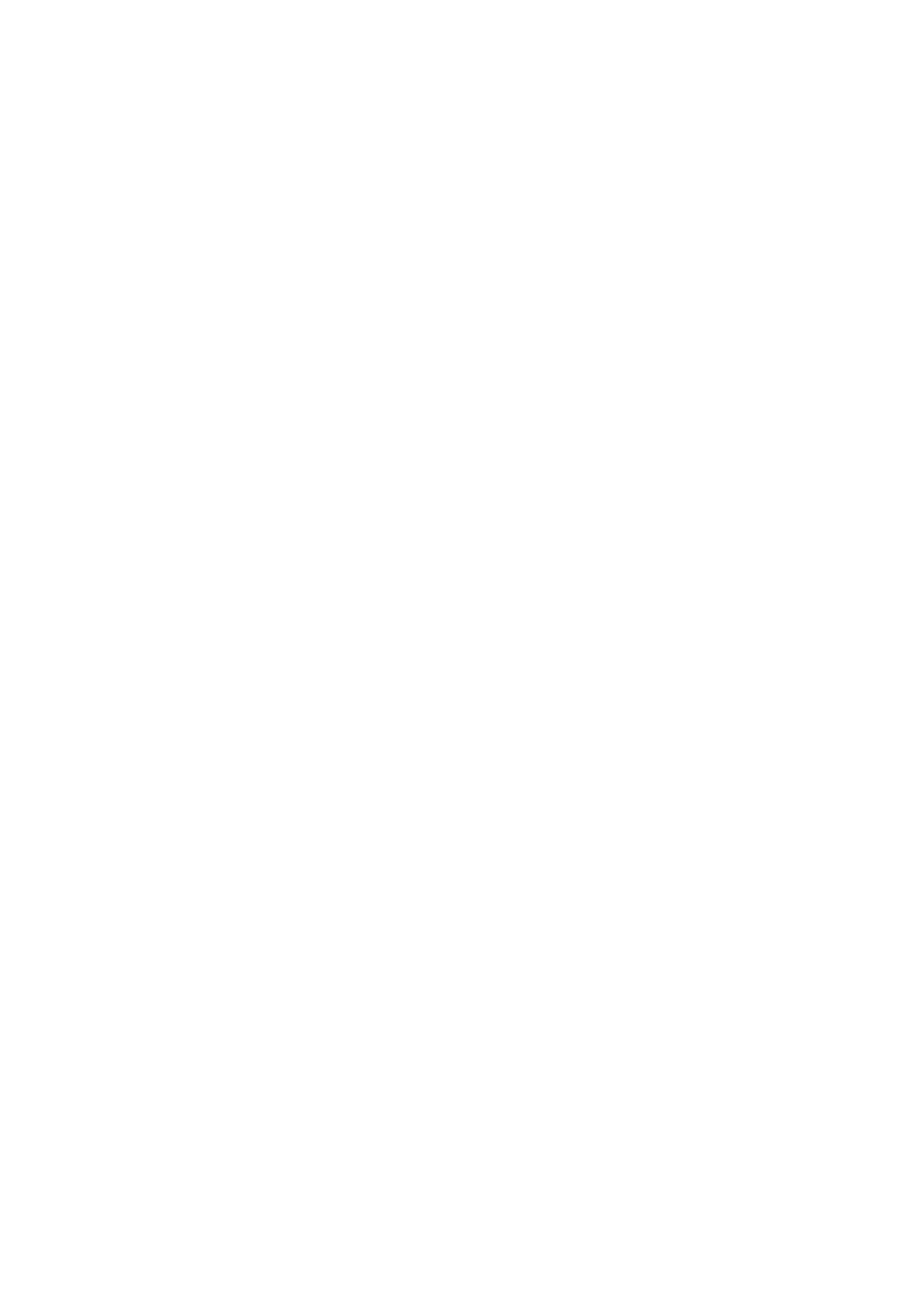# Atatürk Üniversitesi• Atatürk University Türkiyat Araştırmaları Enstitüsü Dergisi • Journal of Turkish Researches Institute TAED-71, 2021. 181-194

# HOŞYÂR KADIN'IN MECMÛ'A-İ HİKÂYÂT'ININ GENEL ÖZELLİKLERİ GENERAL FEATURES OF THE MECMÛ'A-I HÎKÂYÂT OF HOSYÂR KADIN

# ZÜLEYHA HANDE AKATA- BÜNYAMİN TETİK

# **Öz**

Mecmû'a-i Hikâyât, 19. yüzyılda II. Mahmud'un II. kadını Hoşyâr Kadın tarafından yazılmıştır. Bir hikâye derlemesidir. Ferec Ba'de'ş-Şidde ve Cevâmi'ü'l-Hikâyât geleneğinin devamı niteliğinde olan Mecmû'a-i Hikâyât, çeşitli eserlerden alıntı hikâyeler icerir. Eserdeki alıntıların oranı ve belirtilen adlar dışında kaynağı belirsizdir.

Eserin içeriğinde ve dil kullanımlarında dönemsel farklar ve yazımında da tutarsızlıklar görülür. Bunların yazarın Türkçeyi yabancı dil olarak öğrenmiş olmasından ve aksan özelliklerini ya da dil öğrenme sürecini yansıttığından kaynaklandığı düşünülmektedir.

Eserin künyesi ve yazarı ile ilgili çeşitli kaynaklarda birbiriyle çelişen bilgiler yer alır. Yazar hakkında sayılı kaynakta yer alan bilginin karmaşıklığı ve eserin künyesinde yer alan yanlışlıklar, bu çalışma ile açığa kavuşturulmaya çalışılmıştır. Yazar hakkında bilgi, eserin nüsha özellikleri, hikâye geleneği içindeki yeri ve genel yazım özellikleri çalışmanın bölümlerini oluşturmaktadır. 19. yüzyılda Osmanlı Türkçesini sonradan öğrenen yabancı uyruklu birinin yazdığı bu eser, dil açısından gösterdiği çeşitlilik ile bu çalışmaya konu olmuştur. Eser ve eserin dil özellikleriyle ilgili temel bilgi kaynağını oluşturmak amaçlanmıştır.

**Anahtar Kelimeler**: Hoşyâr Kadın, Mecmû'a-i Hikâyât, Osmanlı Türkçesi, hikâye külliyatı geleneği, el yazması

## **Abstract**

Mecmû'a-i Hikâyât is written by Hoşyâr Kadin, who is the second wife of II. Mahmud, in the  $19<sup>th</sup>$ century. It is a literary work of compiled stories. Mecmû'a-i Hikâyât, which is the continuation of the tradition of Ferec Ba'de'ş-Şidde and Cevâmi'ü'l-Hikâyât, includes stories derived from various works. Except for the proportion of the compiled stories and titles mentioned, the source of the work is not known.

It is observed that the content and language application of the work belongs to different centuries and there are some orthographical inconsistencies. The reason of these differences and inconsistencies is considered to be due to the fact that the author learned Turkish as a second language and these variations unearth the characteristics of the accent or process of language learning.

There is contradicting information in various sources about key facts and the author of the work. This study attempts to highlight the contradicting information about the author in the limited number of sources and also the misinformation about the key facts of the work. The authorial information, properties of the manuscript, the position of the work in the story tradition, summaries of the stories, and the general writing features constitute the sections of the study. This work, written by a foreigner who later acquired Ottoman Turkish in the 19th century, is appreciated due to its richness in language and through this study, it is aimed to establish a basic body of knowledge about the work and its language features.

**Key Words**: Hoşyâr Kadın, Mecmû'a-i Hikâyât, Ottoman Turkish, traditional story corpuses, manuscript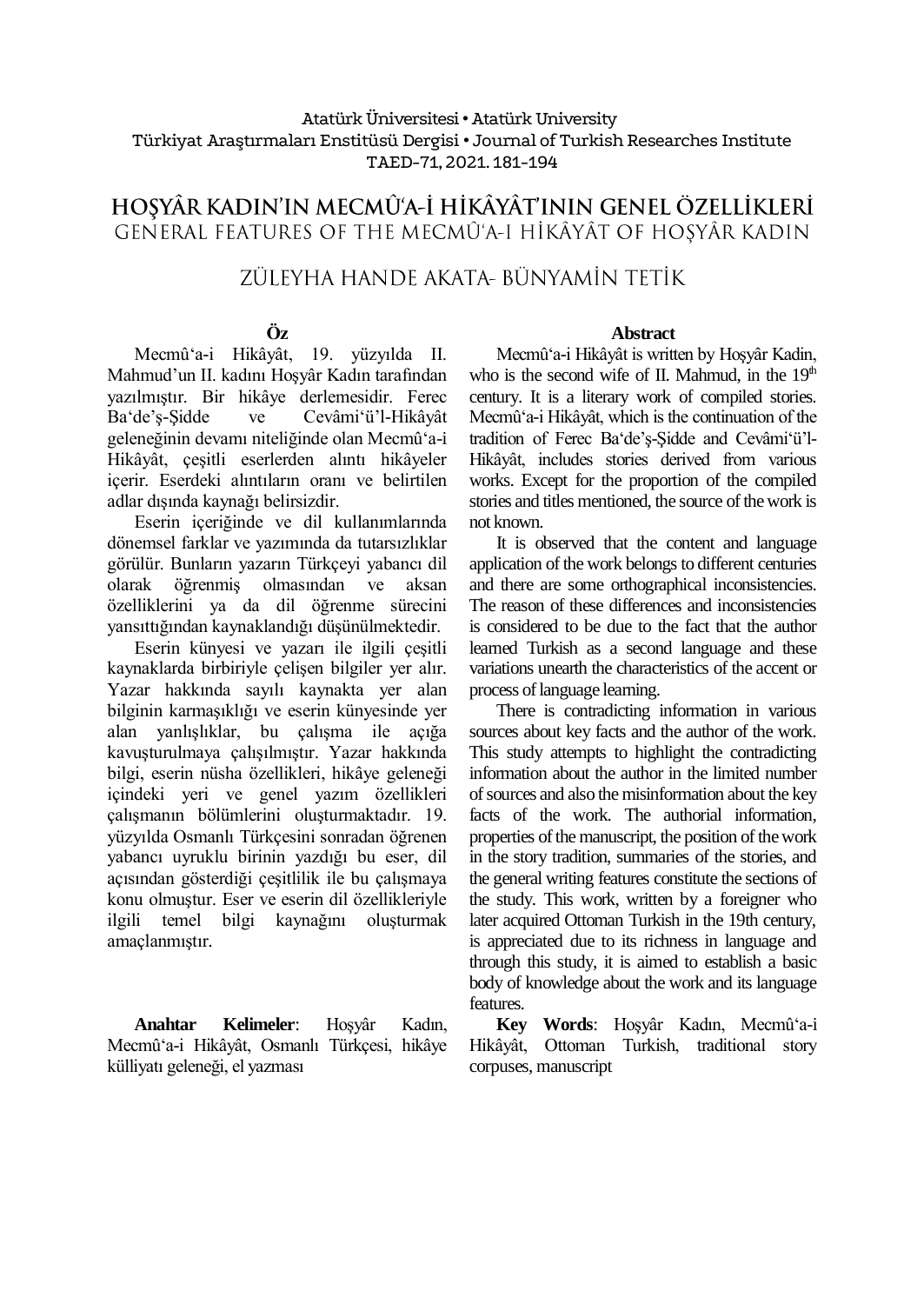#### *Structured Abstract*

*The paper includes five chapters; Hoşyâr Kadin's biography, the properties of Mecmû'a-i Hikâyât manuscripts, its place in the tradition of the story corpus, its general writing features and conclusion. In the various academic sources, there is confusion about the catalog information of manuscript and biography of the writer. This is an attempt to clarify some mistakes and the confusion. In the first chapter, the information about Hoşyâr Kadin, the second wife of Mahmud II, has been compiled from various sources and compared with each other. Hosyâr Kadın, who is worth studying as a female writer from a palace, wrote three works: Siyer-i Nebi and Menakıb-ı Çihar-ı Yar and Mecmû'a-i Hikâyât. These works have poor literary value and lack of adequate originality. Still, in case of a reading between lines, enlightening information can be found in terms of the value world of a palace woman.*

In the second chapter of the study, the features of the manuscripts are presented. The *work that Hoşyâr Kadin created based on the story collection tradition consists of 27 sheets. The work is located in Istanbul Rare Works Library, Manuscripts Unit registered under the number NEKTY07559 and its place number is 894.35-1. It is written in Ottoman Turkish.*

*The position of the work in story tradition and its relationship with other story traditions are discussed in the third chapter. In the work, there are short stories, some of which are intertwined, compiled around certain themes. In this respect, it can be seen as a part of the eastern tradition of storytelling. By looking at the direct references made to Ferec Ba'de'ş-Şidde and Cevâmi'ü'l-Hikâyât, it can be considered to be a nazire (reply in kind) of these works. The proportion of the compiled stories and titles and the source of the work is not known except for the names mentioned. All the names of the people and places mentioned in the text are shown in a table, in order to put the historical personalities referred in the stories in their place.*

*Mecmû'a-i Hikâyât consists of twenty three stories, one of which is incomplete. The themes of the stories are outlined. Although the stories are independent of each other in terms of content, some stories intertwine with each other. The stories, which are similar in terms of subject, are presented in a row, with their explanations in-between.*

*The general orthographical features of Mecmû'a-i Hikâyât are evaluated in the fourth chapter of the study. Mecmû'a-i Hikâyât does not reflect all the language characteristics of the period in which it was written. Some usages of the language is contrary to the classical Ottoman Turkish spelling. The fact that there is only a single copy of this work limits the evaluation of the writing style of the text. The possibility that the author had learned Turkish, Arabic and Persian as a foreign language may be considered as one of the reasons why there are differences in the language features of the text. The possibility that the author was influenced by the texts he read while learning Turkish could also be considered as another reason of the differentiation in language usage in the study of Mecmû'a-i Hikâyât, it was attempted to make determinations assuming that there is a specific use of language in the pronunciation of a foreigner who later learned Ottoman Turkish in the 19th century.*

*This work, written by a foreign national who later learned Ottoman Turkish in the 19th century, has been found interesting enough because it presents a diversity in terms of language, and with this study, it has been aimed to provide the basic information source about the work and the author.*

*As a conclusion, Mecmû'a-i Hikâyât belongs to the period of Ottoman Turkish and is one of the interesting works in terms of its diversity in language usage and its linguistic features peculiar to previous periods. This study, in which the general features are conveyed, aims to contribute to the field. The stories contained in the work and its relationship with other story traditions from different periods is one of the studies that can be done about the work. Determining the relationships between texts will allow the work to be positioned within the Ottoman Literature and to be seen the relations of the period's works. The different language*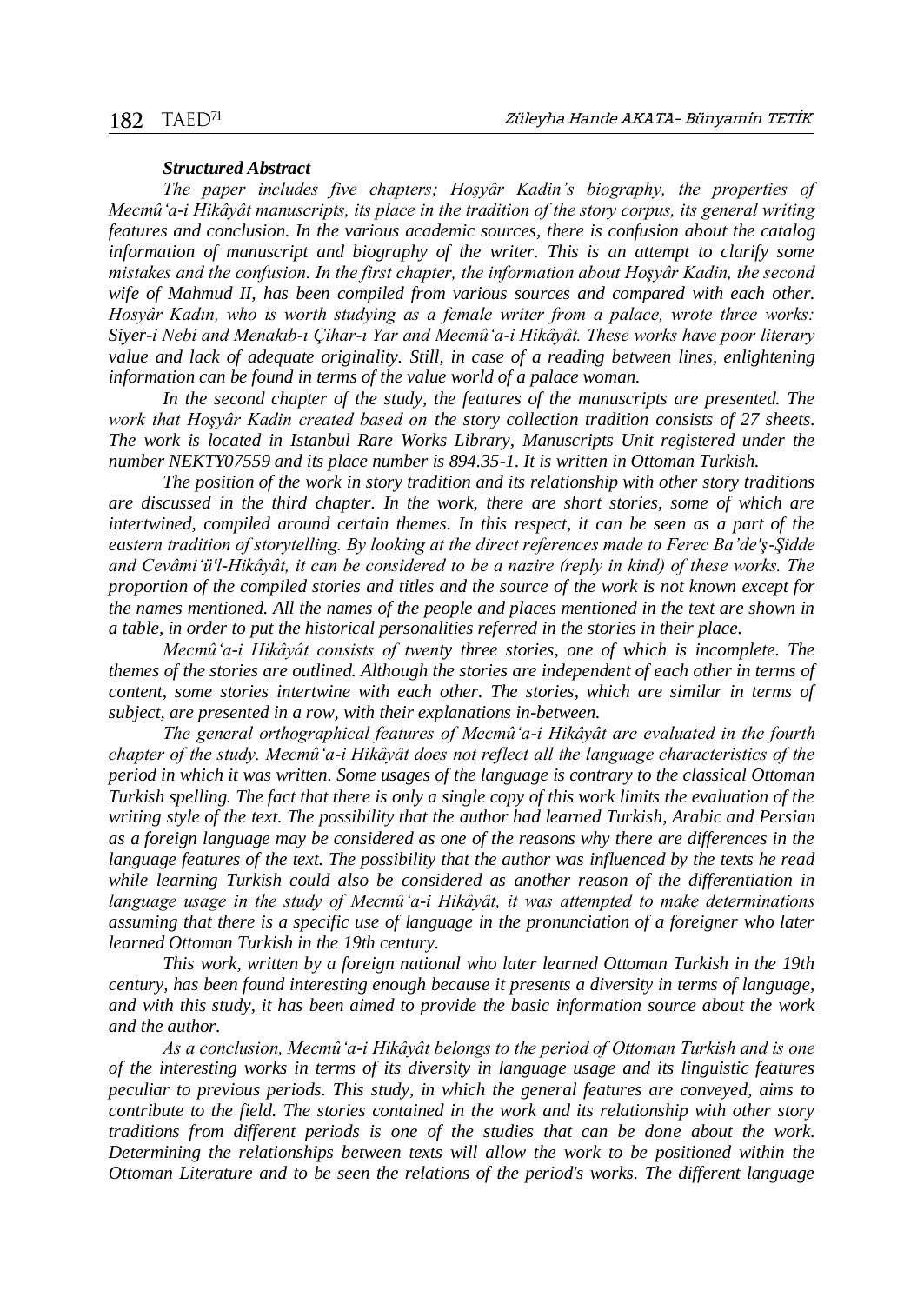*materials included in the work, on the other hand, will provide opportunities for different language studies related to this work, and will contribute to the field thanks to the problems that will be illuminated by language usage. It can offer insight into the fields of inter-language relations and the teaching of Turkish as a foreign language. Hoşyâr Kadın*

# **Giriş**

II. Mahmud'un eşi olan Hoşyâr/Hûşyâr Kadın (öl. 1858-59) hakkında kaynakların verdiği bilgiler çelişkilidir. Harem'deki çoğunluğun Kafkas, Balkanlar ya da Avrupa kökenli olduğu düşünüldüğünde onun kökeninin de bunlardan biri olduğu düşünülebilir. Melek Hanım'ın "uzun boylu, kumral saçlı, bembeyaz tenli" şeklindeki tasviri de bu durumu destekler niteliktedir (2010: 152). Burgaz'da yaptırdığı medresedeki künyesinde "binti Abdullah bin Abdurrahman" ifadesi ailesi olmayan devşirme ve kölelere verilen künyelere benzemektedir. Meram ise asıl adının Furi olduğunu ve "ak Arapla bir zenciden dünyaya gelmiş bir melez" olduğunu Tunus'tan kaçırılıp, köle olarak satıldığı yönünde kaynağı belli olmayan bilgiler verir (1977: 555). Metindeki dil kullanımlara bakıldığında da Arapçaya özgü seslerin yazımında görülen hata ve tutarsızlıklar Arap asıllı olduğu iddiasını zayıflatmaktadır. Daha sonra bir şekilde İstanbul'a gelerek/getirilerek Burgaz'da yaptırdığı medresenin kitabesine göre III. Mustafa'nın kızı Beyhan Sultan'ın, Melek Hanım'a göre ise I. Abdülhamit'in kızı Behiye Sultan'ın manevi evladı/evlatlığı olmuştur (Sakaoğlu 2008: 397; Melek Hanım 2007: 153).

Saraya girişi konusunda iki farklı anlatı bulunmaktadır. Melek Hanım'ın verdiği bilgiye göre; Hoşyâr Kadın kısa sürede II. Mahmud'un ilgisini çekmiş ve II. Mahmud, Hoşyâr Kadın'ı görmek için sık sık Melek Hanım'ı ziyarete gelmeye başlamıştır. Bu ziyaretlerden birinde Hoşyâr'ı kendisine istemiştir. Manevi annesinin kendisini evlatlık aldığını bu yüzden de soylu bir kadın gibi evlendirmek istediğini söylemesi üzerine de büyük bir tören ile evlendikleri bilgisi Melek Hanım tarafından verilir (Melek Hanım 2010: 153-154). Meram ise bir havuz başı eğlencesinde Afrika'ya özgü halk dansları ile padişahı etkilediğini söyler (Meram 1977: 555).

Hoşyâr Kadın, Osmanlı sultanlarının eşleri için kullanılan kadınefendilik unvanı ile dördüncü kadınefendi olarak girdiği sarayda Zeynep ve Mihrimah Sultanların annesi olarak ikinci kadınefendiliğe kadar yükselmiştir<sup>1</sup>. \*Fakat Zeynep bebekken, Mihrimah ise 24 yaşında doğum esnasında vefat etmiştir. Hoşyâr Kadın, II. Mahmud'un, manevi annesinin ve kızlarının ölümünden sonra Maçka sarayına çekilmiştir. İddialara göre Abdülmecid'in eşi Bezmialem Sultan'ın kıskançlığına maruz kalsa da Abdülmecid tarafından sevilmiş ve ihsanlarda bulunulmuştur. Ayrıca bu dönemde biri Burgaz, diğeri Yozgat'ta iki medrese yaptırmıştır (Yaz 2011: 954). Ömrünün sonuna doğru hacca giden Hoşyâr Kadın dönerken Cidde şehrinde vefat etmiştir.

Çalışmada Hoşyâr Kadın hakkında dört farklı birincil kaynağa ulaşılmıştır. Bunlardan ilki yukarıda özetlendiği şekilde Kıbrıslı Mehmet Paşa'nın eşi Melek Hanım'ın otobiyografisidir. İkinci ise Hoşyâr Kadın'ın yaptırmış olduğu medreselerde bulunan ve birbirinin aynısı olduğu düşünülen kitabelerdir. Hoşyâr Kadın bu medreseleri Beyhan Sultan ve Mihrimah Sultan hayrına 1844 yılında yaptırmıştır. Burgaz'daki yapının akıbeti

 $\overline{a}$ 

<sup>1</sup> Kadınefendilik unvanı hakkında detaylı bilgi için *bak*. (Akyıldız 2001)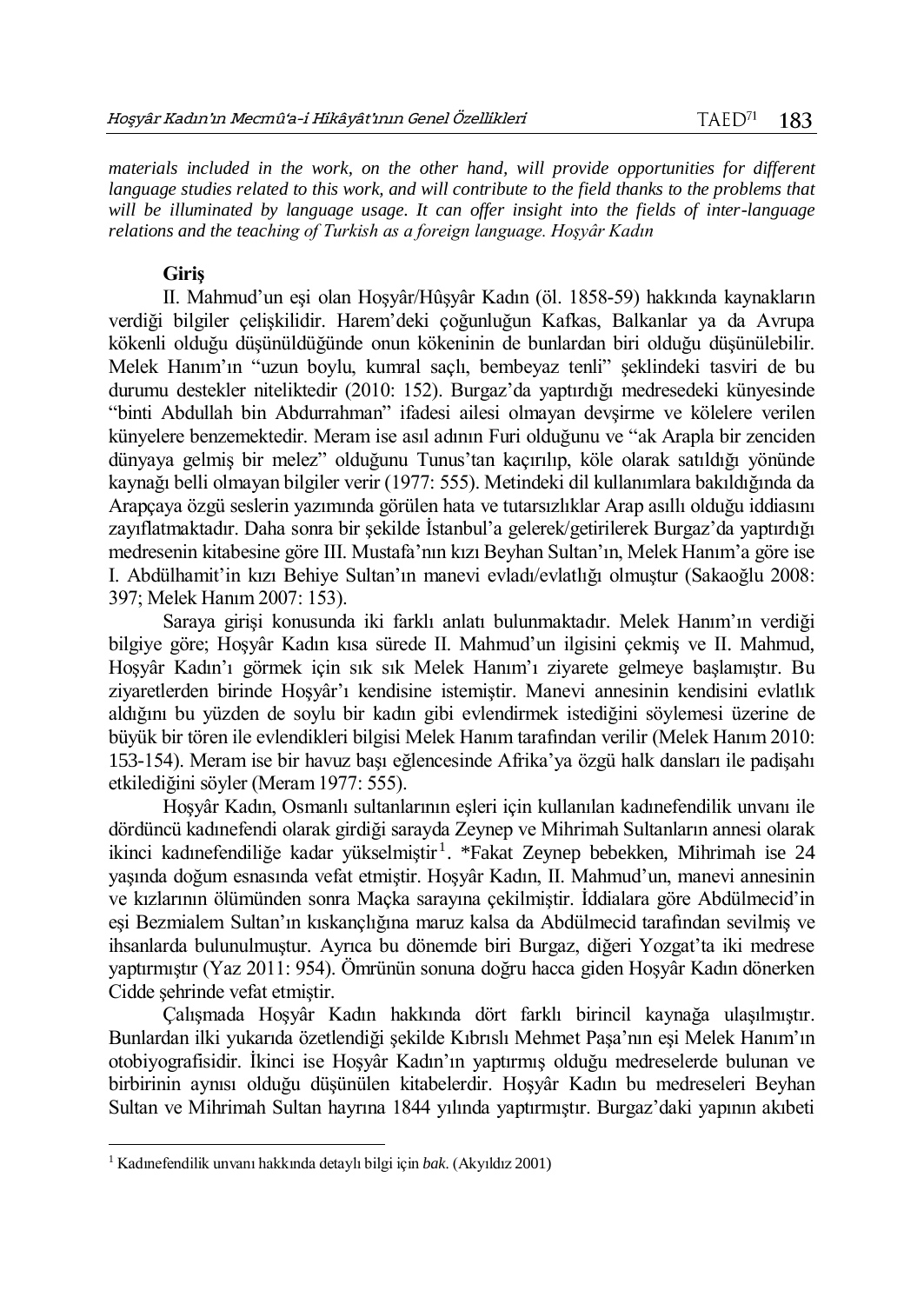bilinmemekle beraber Yozgat'taki bugün "Nakıpzade Cami" adıyla anılmaktadır ve medrese kitabesi tahrip olmuştur. Kitabede yer alan ifade şu şekildedir;

*"Ah-kim Beyhân Sultan nûş edüp câm-ı ecel Manevî evlâdı İkinci Kadın oldu hasretân Ol İkinci Kadının da Mihrümâh Sultan dahi Dihter-i sa'd-ahteridir ol Firdevs-âşiyân Çünki vâlideleri Hûşyâr Kadın sâhib-i-sehâ Ruhlarıyçün nakdini hayrata sarf eder hemân Şehr-i Burgaz'da dahi bir medrese inşâ edüp Anların ervâhını ukbada kıldı şâdumân Ey Hicâbî söyle şâyeste buna 'târih-i tâm' Öyle bir medresesdir bu sanasın 'ayn-ı Cinân*

Sene 1260" (Sakaoğlu 2008: 397).

Hoşyâr Kadın'ın mektupları ise üçüncü bilgi kaynağını oluşturmaktadır. Bu mektuplar, Uluçay tarafından yayınlanmıştır (Uluçay 2011). Burada damadı ve kızının sürgüne gönderilmesi nedeniyle kocasından af talep eden mektubu ve Abdülmecid ile yazışmaları bulunmaktadır. Abdülmecid ile diyalogları, aralarında bir anne-oğul ilişkisi olduğunu göstermektedir.

Son bilgi kaynağı ise çalışmaya konu olan Mecmû'a-i Hikâyât adlı eserin sonunda yer alan ve yazarın vefatı üzerine Hâ'if-i Gâybî adında, hakkında hiçbir yerde bilgi bulunamayan, bir şair tarafından düşürülmüş tarih kıtasıdır. Yedi beyitlik bu kıtada II. Mahmud'un ikinci kadını olan yazarın hac dönüşü Cidde şehrinde vefat ettiği, eserin kendi "hatt-ı desti" olduğu ve henüz tamamlayamadan vefat ettiği belirtilmektedir.

*"Hân Mahmûdıñ ikinci kadını kim hac içün Sâl-i sâbıkda hicâza eyleyüp şedd-i rahîl*

*Gerçi îfâ-yı münâsik eyleyüp hac eyledi 'Avdetinde savb-ı hak itdi tahvîl-i sebîl*

*Ya'ni cidde şehrine geldik de itdi irtihâl Rûhı oldı hemcivâr-ı rahmet-i Rabb-i Celîl*

*Ka'be-i maksûdı ancak ravzâ-ı rıdvân idi Sâha-ı envâ'-ı hayratda idüp sa'y-ı cemîl*

*İşte ezcümle yazup destiyle böyle bir kitâb İtmeden tekmîli el çekdi bekâya gitdi bil*

*Rûhını şâd eyleyüp kabrin münevver eylesün Hazret-i hayy-ı vedûd-i bînazır ü bîmesîl*

*Hâ'if-i Gâybî didi târîh-i sâl-i rıhletiñ Hûşyâr Kadın revân-ı savb-ı 'adn oldı bu yıl*

Sene 1275" (Hoşyâr Kadın, 1858/1859: 27a/7- 27a/20).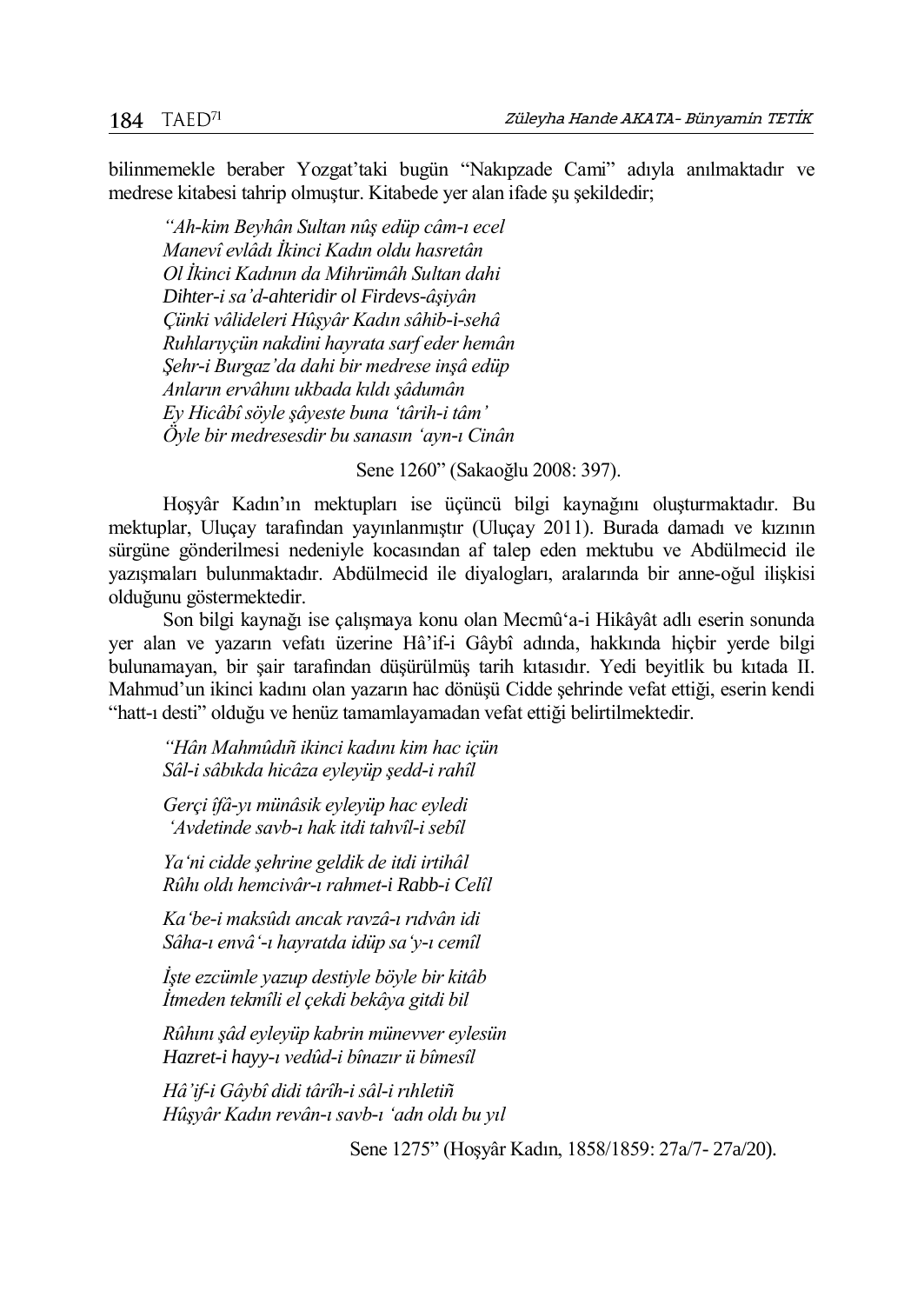Hoşyâr Kadın'ın aldığı eğitim hakkında bir bilgi bulunmamaktadır. Uluçay'ın haremdeki genel eğitim sistemi ile ilgili belirttiği; "İster odalık olarak ister güzel olacağı düşünülerek 5-6 yaşında iken alınmış bu cariyeler, istikbalin ikballeri, kadın efendileri ve valde sultanları olacaklarından okuyup yazmalarına, saray görgülerini iyi öğrenmelerine son derece dikkat edilirdi" (Uluçay 2012: 57) ifadelerinin Hoşyâr Kadın için de geçerli olduğu düşünülebilir. Bununla birlikte Melek Hanım'ın Hoşyâr Kadın'ı "Türk kadınlarında nadiren rastladığım derecede akıllı" diyerek tanıtması ve Behiye Sultan'ın kendi kızı gibi yetiştirdiğini söylemesinden yola çıkarak ortalamadan daha iyi bir eğitim gördüğü düşünülebilir (Melek Hanım 1872: 152-4). Ayrıca iki adet medrese yaptırması ve biri dini, iki eser kaleme alması eğitime önem veren biri olduğunu düşündürür. Ayrıca metnin dönemine göre eskicil özellikler göstermesinden dolayı yazarın 13-15. yüzyıl metinlerini okuduğu ve onlardan etkilendiği söylenebilir. Fakat metinde bulunan yazım hataları bu durumun aksini göstermektedir. Yazar, Arapça ve Farsça kelimelerin yazımına hâkim değildir. Tüm bunlar eserin bir taslak olarak hazırlandığını ve temize çekilmeye vakit kalmadan yarım bırakıldığını düşündürmektedir.

Hoşyâr Kadın'ın bilinen iki eseri vardır. Bunlardan biri çalışmaya konu olan Mecmû'a-i Hikâyât (Arca 2018), diğeri ise *Siyer-i Nebî ve Menâkıb-ı Çehâr-Yâr-ı Güzîn*  (Kırımlı 2019) adlı eserdir. Mecmû'a-i Hikâyât'ın sonunda yer alan "işte ezcümle yazup destiyle böyle bir kitâb" (Hoşyâr Kadın 1858/1859: 27a/15) ifadesinden de anlaşıldığı üzere metin yazarın el yazısı ile yazılmıştır. Karşılaştırılan iki eserde el yazılarının çok benzer olmasından yola çıkarak diğer eserin de yazarın el yazısı olduğu düşünülebilir. Ayrıca mektupları da Hoşyâr Kadın'ın günümüze ulaşan eserleri içinde değerlendirilebilir.

# **Mecmû'a-i Hikâyât'ın Nüsha Özellikleri**

*Mecmû'a-i Hikâyât*, İstanbul Üniversitesi Nadir Eserler Kütüphanesi Yazma Eserler Birimi'nde 894.35-1 yer numarası ile kayıtlıdır. 235x140 mm ölçülerinde olan yazma, yeşil meşin ciltlidir. 27 varaktan oluşan eserin her sayfasında 21 satır bulunmaktadır. Yazmadaki tek mühür İstanbul Üniversitesi Kütüphanesi'ne ait olan Latin harfli damgadır. Eserin adı ilk varağın ön yüzünde siyah renk mürekkeple *Mecmû'a-i Hikâyât* olarak yazılmış, daha sonra "mecmû'a-i" ifadesinin üzerine kurşun kalemle "cevâmi'ü'l" yazılmıştır. Eserde yer alan *Cevâmi'ü'l-Hikâyât* alıntılarının bu adlandırma karışıklığına sebep olduğu düşünülmektedir. Kütüphane kayıtlarına da *Cevâmi'ü'l-Hikâyât* adıyla geçen eserin özgün adı; *Mecmû'a-i Hikâyât*'tır.

Hoşyâr Kadın tarafından yazıldığı bilinen eserde harflerin yazımında özgün kullanımlar görülür. Harekesiz yazılan eserde birkaç sözcüğün yazımında hareke kullanılmıştır. Metnin geneli siyah mürekkeple yazılmış olup başlıklar ve bilgi veren bazı kısımlar kırmızı mürekkeple yazılmıştır. Yazmada reddadeler birbirini takip ettiği için varak sıralamasında karışıklık ya da eksiklik yoktur. Bir sayfanın tamamı, bir sayfanın on üç satırı, bir sayfanın ise bir satırı boş bırakılmıştır. Boşlukların genelde Arapça ifadelerin yer alması gerektiği yerlerde olduğu görülür. Eserin bir taslak olarak yazıldığı ve yazarın vefatı üzerine tamamlanamadığı için eksik kaldığı düşünülmektedir.

Yazmanın 27a sayfası yarıda bırakılmış ve Hoşyâr Kadın'ın ölümünden sonra Hâ'ifi Gâybî mahlaslı biri tarafından Hoşyâr Kadın'ın vefatı üzerine düşülen on dört mısralık tarih kıtası yazılmıştır. Bu kıta, eserin müellifinin Hoşyâr Kadın olduğu ve Hac sırasında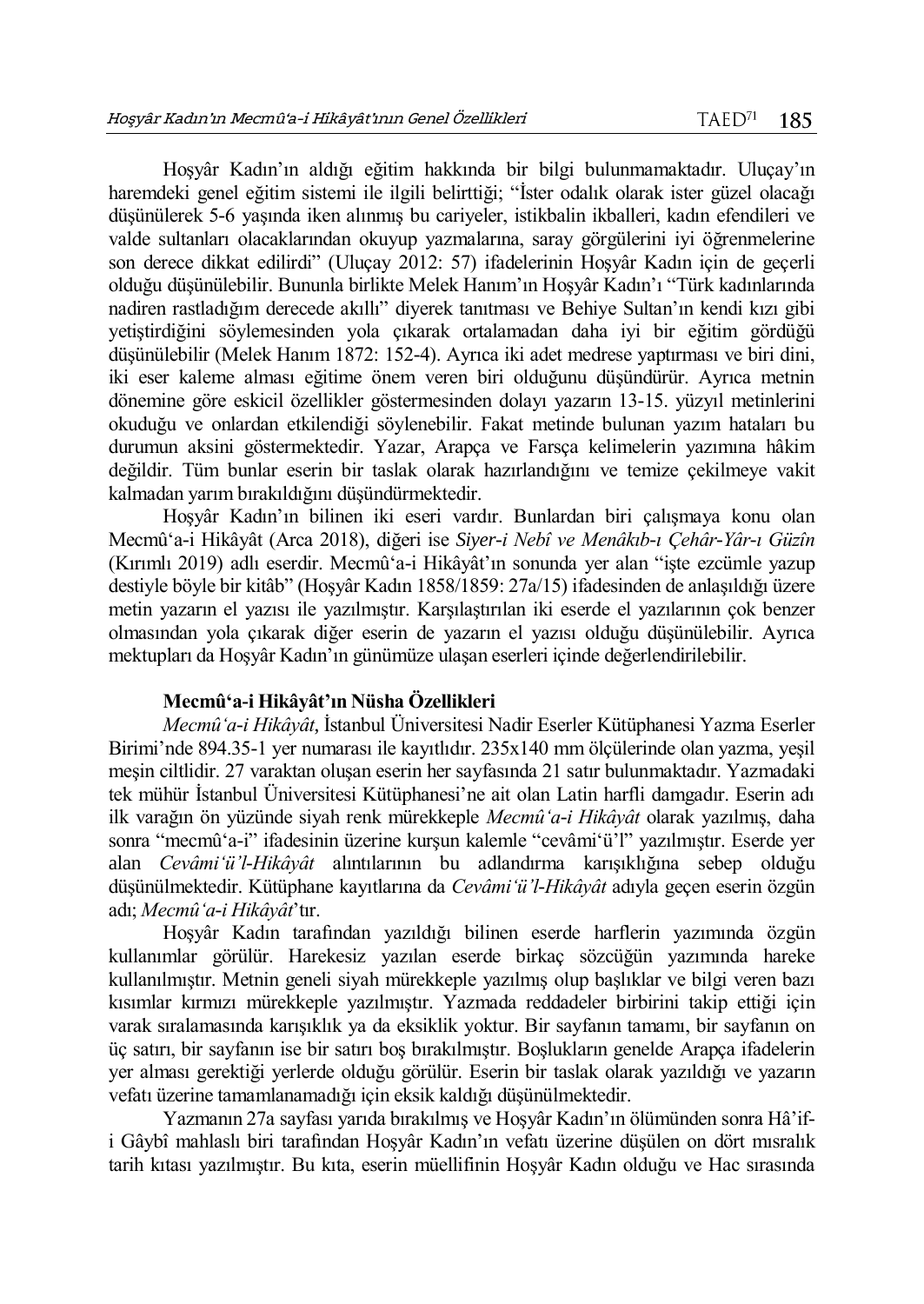vefat ettiği için eserin yarım kaldığı bilgisini verir. Eserin sonuna, sene 1275 yazılmıştır. Hicri takvime ait olan bu tarih, miladi takvime göre Hoşyâr Kadın'ın da öldüğü yıl olan 1858/1859 yıllarına karşılık gelir. Eldeki verilere göre eser, müellif hattı olup tek nüsha olduğu düşünülmektedir.

Eser, mensur hikâyelerden oluşmaktadır. *Cevâmi'ü'l-Hikâyât* geleneğinin Türk edebiyatındaki örneklerinden biri olarak değerlendirilebilecek olan bu eserde 22 hikâye yer almaktadır, 15. hikâye ise baş kısmından eksiktir ve 3. ara bölüm yarım kalmış, yumuşak başlılıkla ilgili anlatılacağı söylenen hikayeler de yazılmamıştır. Derleme olan bu eserde, bazı hikâyelerin alındığı eser adları da belirtilmiştir. *Hind Kitâbları, Ferec Ba'de'ş-Şidde, Cevâmi'ü'l-Hikâyât ve Tevârih-i Hulefâ Kitâbları* adlı eserlerden alıntı yapıldığı bilgisi verilir. Hikâyelerin özgünlüğü ve kaynağı konusunda net bir bilgi yoktur. Metnin çeşitli eserlerden yapılan alıntılardan oluştuğu bilinmektedir. Düzyazı derleme hikâye geleneği içinde değerlendirilen *Mecmû'a-i Hikâyât, Ferec Bade'de'ş-Şidde ve Cevâmi'ü'l-Hikâyât* geleneğini oluşturan hikâyeler ile benzer özellikler gösterir.

### **Mecmû'a-i Hikâyât ve Hikâye Yazma Geleneğindeki Yeri**

Günümüzde "hikâye seçkisi" olarak adlandırılabilecek *Mecmû'a-i Hikâyât; Binbir Gece Masalları, Kırk Vezir Hikâyeleri, Sindbâdnâme* veya *Tûtînâme* gibi hikâye geleneklerinden biri olan *Ferec Ba'de'ş-Şidde* geleneğinin devamı niteliğindedir. *Ferec Ba'de'ş-Şidde*; "Bin Bir Gece Masalları tarzında 42 masaldan oluşan bir masallar koleksiyonudur" (Hazai & Tietze 2017: 17). Bu hikâyeler ibret verici, kıssa geleneğine bağlı dinî-ahlaki hikâyelerden oldukça müstehcen ve güldürme amacı taşıyan hikâyelere kadar çeşitlilik gösterir: "İnsanın ölümle yüzyüze kalacak şekilde bir musibete uğradıktan sonra, rahata, huzura ve ferahlığa kavuşmasını konu alan hikâyelerden oluşan ve Türk halkı tarafından severek okunan" (Şentürk & Kartal 2007: 279) bir eserdir. Hikâyelerin bilinen nüshaları mensurdur. Klasik geleneğin hemen her ürünü gibi her biri benzer başka eserlere eklemlenerek, eklemeler, çıkarmalar, uyarlamalar ya da değişiklikler yoluyla süregelmiştir.

Halk edebiyatı içinde oluşmuş bu metinlerin en eskisi 9. yüzyılda yazılmış ve beşaltı varaklık Medâînî'ye ait günümüze ulaşmamış bir eserdir (Adalar Subaşı 2016: 6). Elimize ulaşan en eski eser ise 10. yüzyılda Tanûhî (327-384/938-994) tarafından kaleme alınan derlemedir (Seyidoğlu & Yavuz 2012: 14). İslâm kültürünün ortak bir ürünü hâline gelen eser, birçok dile de çevrilmiştir: "*Cevâmiʿu'l-Hikâyât*'ın temel kaynaklarından birini de teşkil eden *el-Ferec baʿde'ş-şidde*, esasen 'güçlükten sonra kolaylık' temasını işleyen ve zaman içerisinde özel bir edebi telif geleneği hâlini almış eserlerin ortak adıdır" (Uz 2019: 23). Bu esere yazılan nazireler, tüm geleneğin içinde çalışmamıza konu olan esere kadar genel bir alt kol oluşturmuştur.

Türkçe çevirilerden bazıları yazarı belli olmayan nüshalar hâlinde birçok kütüphanede yer almaktadır. Bunların en eskisi 1492 tarihinde istinsah edilmiştir. Fakat dil özelliklerine bakıldığında daha eski tarihli bir nüshadan istinsah edildiği düşünülebilir. Ayrıca yazarı belli olan üç külliyat bulunmaktadır; Mehmed b. Ömer el-Halebî, Molla Lutfî ve Kasım b. Mehmed. Halk kültürüne yakın bu derlemeler içerdikleri dil ve kültür unsurları açısından dikkat çekmektedir (Adalar Subaşı 2016: 13-4). Geleneğin içinde değerlendirilen Türkçe hikâye derlemeleri, Arapça ve Farsça *Ferec Ba'de'ş-Şidde*'lerden farklılaşan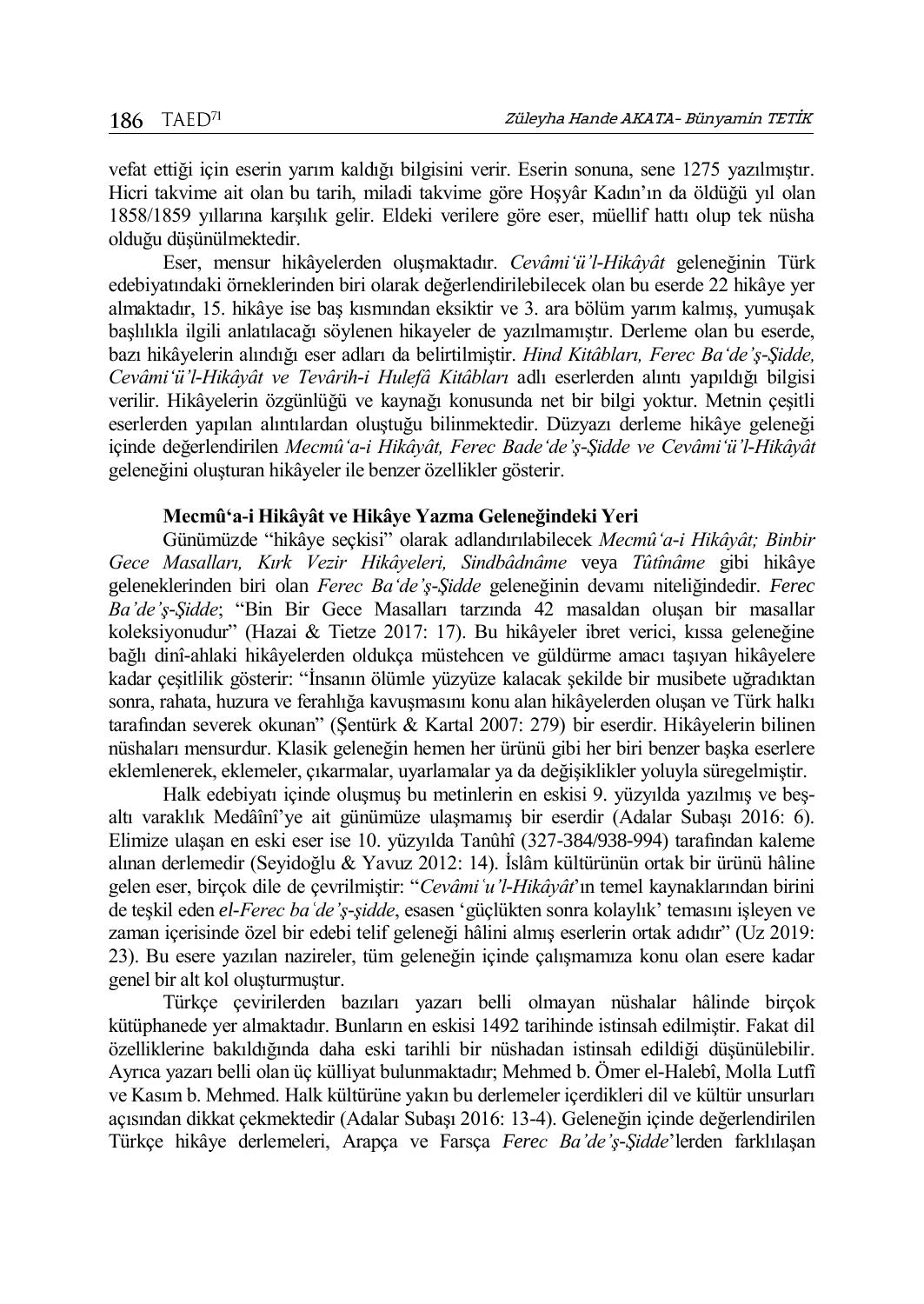özellikler taşırlar (Seyidoğlu & Yavuz 2012: 15). Özellikle konu bakımından farklılıklar görülmesine karşın hikâyeler arasında paralellikler bulunur.

Avfî'nin eserinden yapılan ilk çeviri örnekleri 15. yüzyılda İbni Arabşah ve Necâtî'ye aittir. İki eserde günümüzde kayıptır. Daha sonra 16. yüzyılda Celâlzâde Mustafa Çelebi tarafından yapılan tercüme, bu geleneğin geldiği noktayı göstermesi açısından önemlidir. Külliyat zaman içerisinde yapılan eklemelerle Medâînî'nin beş-altı varağından 642 varağa varan bu külliyata ulaşmıştır. Ayrıca eserin *Adlnâme* adında özet bir çevirisi de vardır. Sona, bu bilgilerden sonra çalışmamıza konu olan eserin künyesini vererek 19. yüzyılda yaşamış Hubbî Hatun'un da kadınlarla ilgili hikâyeleri derlediği bir eseri olduğunu söylemektedir (Sona 2016: 395-397). Fakat 17. yüzyıl şairi olan Hubbî Hatun'un bu adda bir eserinden hiçbir kaynakta bahsedilmemekle beraber, yazmanın kütüphane kaydı ve içerisindeki bilgilerde eserin Hoşyâr Kadın'a ait olduğunu belirtilmektedir. Eserde ayrıca altı hikâye hariç kadınlara yönelik bir duyarlılık görülmez. Bu altı hikâyenin beşi de kadınlarla ilgili görünmekle beraber aslında evlilikle alakalıdır hatta ikisinde hiç kadın yoktur. Yapılacak çalışmalarla bu geleneğe eklenebilecek farklı isim ve boyutlarda eserlere rastlanması da muhtemeldir. Tüm gelenek içinde sayıları oldukça kabarık olan eserlerin karşılaştırmalı edebiyat ve metinlerarasılık açısından incelenmesi faydalı olacaktır.

Hoşyâr Kadın'ın eseri, 22 hikâye ile yazarın düşüncelerini belirten ve hikayeleri açıklayan üç ara bölümden oluşur. Hikâyeler konu olarak siyasetname, pendname ya da kıssa özellikleri gösterir. Hikâyeler, genellikle bir öğüt verecek şekilde biter. Hikâyelerin genelinin çabuk karar vermenin zararları, affetme, alçak gönüllü ve yumuşak huylu olmanın faziletleri hakkında olması, Hoşyâr Kadın'ın damadının affı için gösterdiği çabalarla ilişkilendirilerek değerlendirilebilir. Eserde kadınlarla ilgili olan altı hikâye de evlilik ile alakalıdır. Bu hikâyelerin dördünde çirkin ya da kötü huylu bir adamla evliliğini sürdüren kadınlar örnek gösterilerek kadının bulunduğu konumu kabullenmesi ve sabretmesi öğütlenir. Diğer iki hikâye de dinî nitelikte birer kıssadır.

Hoşyâr Kadın eserinde kullandığı bazı hikâyelerin kaynaklarını belirtir. Bu kaynaklar şunlardır: *Ferec Ba'de'ş-Şidde, Cevâmi'ü'l-Hikâyât, Tevârih-i Hulefâ* ve *Hind Kitâbları* adlı eserlerden alıntı yapıldığı bilgisi verilir;

3. Hikâye; hind kitâblarında mastûrdur (Hoşyâr Kadın 1858/1859: 4b/14),

5. Hikâye; Ferec Ba'de'ş-şidde kitâbını tasnîf iden getürmüşdür (Hoşyâr Kadın 1858/1859: 7a/14-15),

8-14. Hikâyeler; *Cevâmi'ü'l-Hikâyât* hikâyât kitâbınıñ ba'zı ferâset ehli hâtunların hikâyelerini hikâye idelim (Hoşyâr Kadın 1858/1859: 13b/17-18),

17-21. Hikâyeler; *Cevâmi'ü'l-Hikâyât* kitâbınıñ 'afv-ı günâh bâbında ba'zı hikâyâtlar zikr olına (Hoşyâr Kadın 1858/1859: 20b/3-4),

20. Hikâye; *Tevârîh-i Hulefâ* kitâblarında mastûrdur (Hoşyâr Kadın 1858/1859: 22b/13-14),

3. Ara Bölüm; *Cevâmi'ül Hikâyât* kitâbınıñ hilmiñ fazileti bâbında birkaç hikâyeler zikr olına (Hoşyâr Kadın 1858/1859: 26b/13-14).

Metnin genelinden elde edilen izlenime göre bu eserin bir çeviri olmadığı, Hoşyâr Kadın'ın okuduğu ya da dinlediği hikâyelerin yazıya geçirilmiş biçimleri olduğu düşünülmektedir.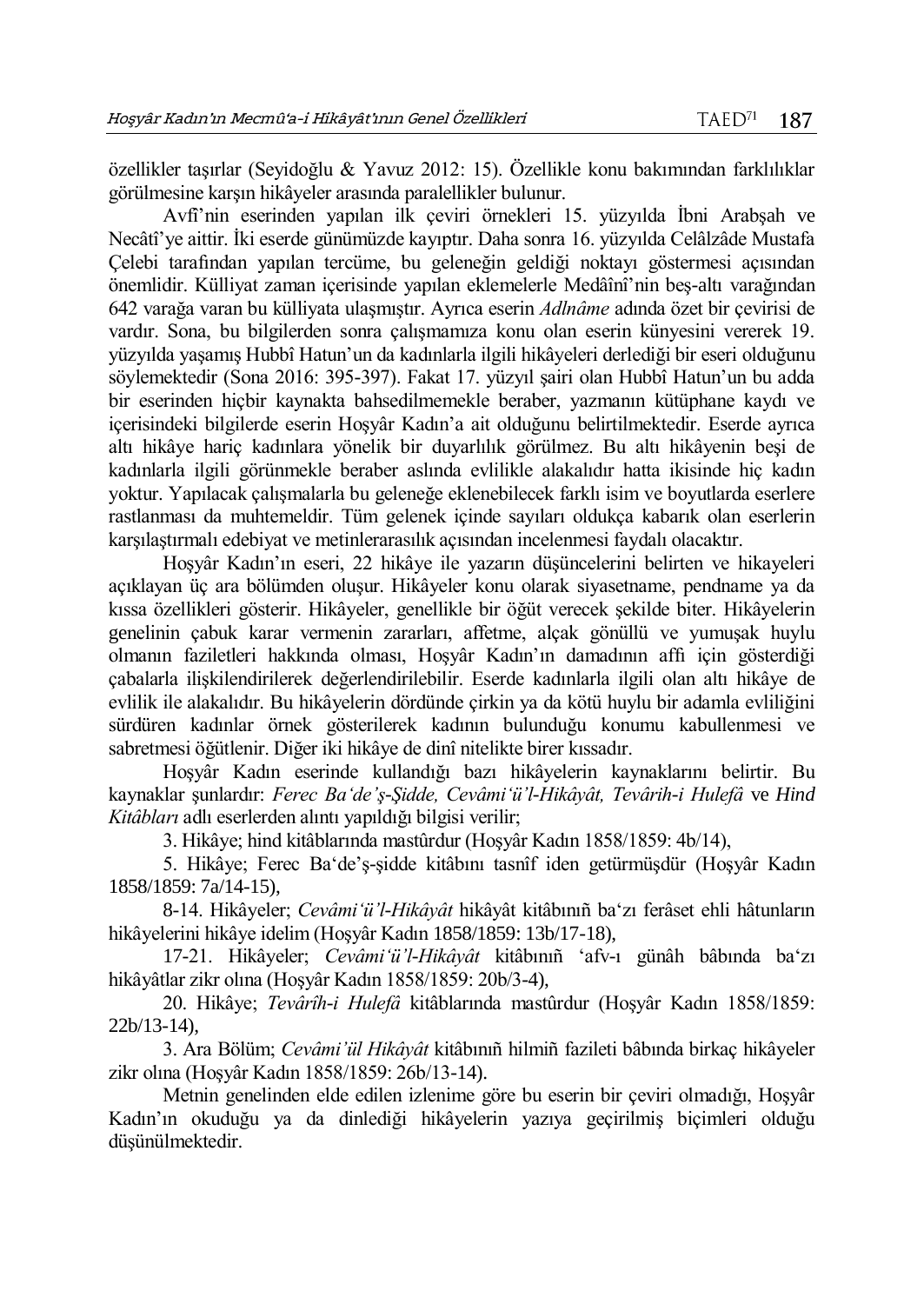Bu alıntılar eserin tamamının ya da alıntılanan bölümlerin özgün olmadığını gösterir. Hoşyâr Kadın'ın okuduğu ya da dinlediği metinleri alıntılayarak aktardığı düşünülmektedir. Metnin özgünlüğü bu gelenek içindeki tüm metinlerle yapılan kapsamlı bir karşılaştırma ile daha iyi anlaşılacaktır. Alıntılar dışında *Ferec Ba'de'ş-Şidde* ile içerik açısından da bazı benzerlikler bulunur; "Seyfülmülûk hikâyesinin bir bölümünde kahramanın uğradığı adada maymunlar yaşamaktadır. Bu maymunlar kahramana yardım ederek ona yol gösterirler. Aynı motife Hint mitolojisi Ramayana'da da rastlıyoruz" (Seyidoğlu & Yavuz 2012: 16). *Mecmû'a-i Hikâyât*'taki hikâyelerden birinde de başkişi zor durumda iken yardımına bir maymun yetişir. *Ferec Ba'de'ş-Şidde*'de; "Hint diyarı ve Hindistan'la ilgili olarak yer ve insan isimlerine de rastlarız" (Seyidoğlu & Yavuz 2012: 16). Mecmû'a-i Hikâyât'ta da bir hikâye Hindistan'da bir hikâye de Hindistan'da yer alan Heri şehrinde geçmektedir. Eserin tamamlanmamış oluşu, genel bir değerlendirme yapılmasına engel olsa da hikâyeler arasındaki paralellikler hem Hint mitolojisi ile hem de diğer hikâye gelenekleriyle bağlantı kurmaktadır. Hikâyelerde tarihî kişilik ve mekânlara gönderimde bulunulduğu gözlemlenir. Metinde geçen bütün şahıs ve mekân adları çalışmanın sonunda tablo hâlinde gösterilmiştir.

Doğu hikâye geleneği ile ilgili bir diğer bağlantı da birinci ve beşinci hikâyedeki iç içe anlatma geleneğidir. Modern edebiyatta çerçeve öykü olarak tanımlayabileceğimiz bir yol izlenerek, hikâye devam ederken kahramanlardan birisi bir hikâye anlatmaya başlar. Fakat çerçeve anlatıdan farklı olarak dıştaki anlatılar da kendi başına bir bütünlüğü olan anlatılardır. Bu durum özellikle birinci ve beşinci hikâyede belirgindir. Hikâyelerin biçemine bakıldığında klasik metinlerin betimleme ağırlıklı anlatım biçiminden uzak, olay merkezli anlatılar oldukları görülür. Metnin dili ise dönem özellikleri ve dil kullanımları açısından çeşitlilik gösterir.

## **Mecmû'a-i Hikâyât'ın Dil, Biçem ve Yazım Özellikleri**

*Mecmû'a-i Hikâyât*'ın dili ve biçemi döneminin özelliklerini yansıtmaz. Klâsik Osmanlı Türkçesi yazım geleneğine karşıt kendine özgü bir dil ve biçem kullanmıştır. Eserin tek nüsha oluşu, metnin yazımı ile ilgili değerlendirmeleri sınırlandırır. Yazarın Türkçe, Arapça ve Farsçayı sonradan öğrenmiş olma ihtimali, metnin dil özelliklerinde görülen farklılıkların sebeplerinden biri olarak değerlendirilebilir. Yazarın Türkçe öğrenirken okuduğu metinlerden etkilenmiş olma ihtimali de dil ve biçeminin dönemine göre farklılaşmasının sebeplerinden biri olarak düşünülebilir.

*Mecmû'a-i Hikâyât*, 19. yüzyıla ait bir metin olmasına karşın döneme özgü dil özellikleri bakımından çeşitlilik gösterir. Yazıldığı dönemden önceki dönemlere ait söz varlığı ve biçimbirim kullanımlarına rastlanır. Kullanımlar arasında da birlik görülmez. Eskicil ögelerin kullanımı, yazarın dil öğrenim sürecinde Eski Anadolu Türkçesi dönemine ait metinleri okuduğu ya da dinlediği olasılığını akıllara getirir: "O dönemde katıldığı hanım toplantılarında sık sık okunan 13. ve 14. yüzyıl eserlerinden siyer-i nebi, Muhammediye gibi kitapların tesirinde kaldığı" (Arca 2018: 88) düşünülmektedir. Eserin *Ferec Ba'de'ş-Şidde* ve *Cevâmi'ü'l-Hikâyât* geleneğinin devamı olarak değerlendirilmesi de Eski Anadolu Türkçesi dönemi eserlerinin etkisinde kaldığı ve onlardan esinlenerek eserin kurgulandığı düşüncesini destekler niteliktedir.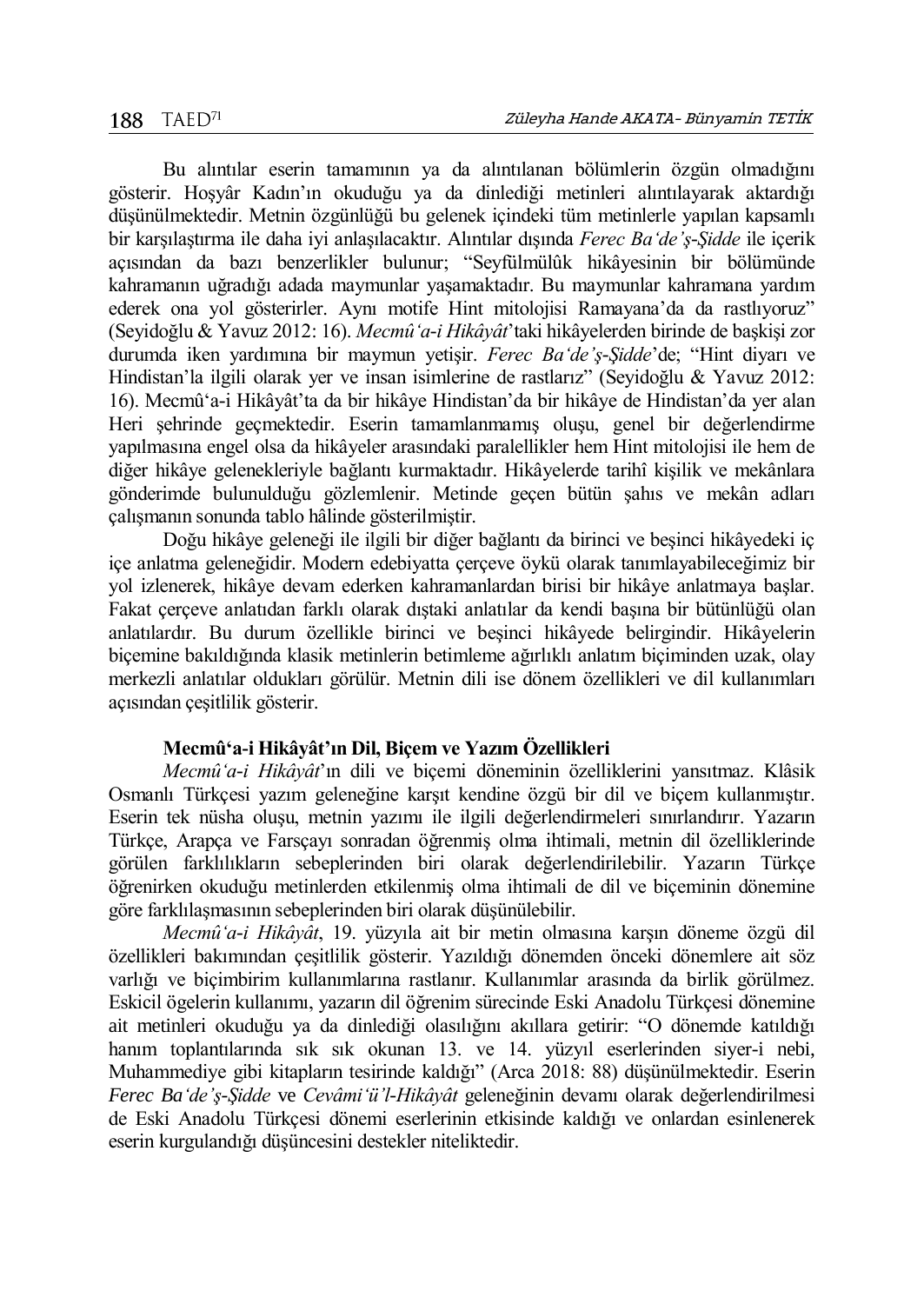Metnin genelinde yazım yanlışları görülür. Bu yanlışlar metnin okunuşunu da güç duruma getirmektedir. Metinde benzer harflerin veya birbirine yakın harflerin karıştırılması söz konusudur. Hoşyâr Kadın'ın eserini yazarken dil kaygısı taşımadan dil ve biçemde gereken özeni göstermediği söylenebilir. Metnin genelinde görülen yazım yanlışları, metnin bir bölümünde boş bırakılan bir buçuk sayfa ve Arapça alıntıların yer alması gereken yerlerin boş bırakılması da eserin bir taslak olarak hazırlandığı düşüncesini akla getirmektedir.

Metnin kendine özgü özellikleri içinde harflerin yazım farklılıkları da gösterilebilir. Ölçünlü yazımda kendisinden sonra gelen harflerle birleşmeyen dal (dal) harfi metinde genelde; *dört* (3a/6), *dördi* de (1b/3) ve *nedir* (2b/2) örneklerinde görüldüğü gibi vav (و(, güzel he  $(\circ)$  ve re ( $\circ$ ) harfi ile birleşik yazılır. Ye  $(\circ)$  harfi, hece sonunda işareti ile gösterilir. Güzel he  $(\cdot)$ , hece basında isareti ile yazılır. Harflerin yazımında görülen bu farklılıklar, yazarın alfabeye de yeterince hâkim olmadığını gösterebilir.

Metnin söz varlığını Arapça, Farsça ve Türkçe sözcükler oluşturur. Özellikle Arapça ve Farsça sözcüklerin yazımında görülen yanlışlar, yazarın Klâsik Osmanlı Türkçesine hâkim olmadığının göstergesidir. Yabancı sözcüklerin yazımında fazla harflerin yazıldığı ve yazılması gereken bazı harflerin ise yazılmadığı görülür. Arap alfabesinde birden fazla harfe karşılık gelen Türkçe sesletime göre değerlendirilen sesbirimlerin yazımında sapmalar görülür. Ayın ( $\epsilon$ ) yerine elif ( $\ell$ ), kef ( $\leq$ ) yerine kaf (ق), be (ب) yerine pe (پ), hı (خ) yerine ha  $(\tau)$ , zı ( $(\Delta)$ ) yerine dad ((i) yerine zel (i) harfinin kullanımı gibi sapmalar görülür. Medli elif (İ)'in de kullanımında sapmalar görülür. Kullanılması gereken sözcüklerin yazımında kullanılmazken kullanılmaması gereken yerlerde ise kullanılır. Metin içinde hemze  $(\epsilon)$  genelde belirtilmemiştir. Kimi durumlarda hemze  $(\epsilon)$  verine ye  $(\epsilon)$ harfi kullanılır. Yabancı sözcüklerin yazımında çoğunlukla şedde yazılmamıştır. Bazı durumlarda ise şedde, çift yazılan harfin üzerine fazladan yazılır. Arapça ve Farsça tamlama ile kalıp ifadelerin kullanımında da klâsik yazıma aykırı kullanımlar vardır.

Arapça ve Farsça sözcüklerin yazımında uzun ünlünün, Türkçe sözcüklerde kalın ünlünün belirtilmesi için kullanılan elif (<sup>1</sup>) yerine bazı sözcüklerin yazımında çeker (<sup>1</sup>) kullanılmıştır. Genelde *Kurân-ı Kerîm*'de doğru okunuşu sağlamak için kullanıldığı bilinen bu işaret, yazıldığı harfin uzun okunmasını sağlar. Harfin üzerine yazıldığında "â" olarak, harfin altına yazıldığında ise "î" olarak uzatır. Haremde cariyelerin temel eğitiminde Kurân-ı Kerîm okumalarına öncelik verildiği bilgisi göz önünde bulundurulursa bu kullanımın Hoşyâr Kadın'ın haremde aldığı eğitimle ilgili olduğu düşünülebilir.

Derleme hikâyelerden oluşan eser harekesizdir ancak birkaç sözcükte hareke kullanıldığı görülür. Alıntı yapılan metinlerin harekeli olduğu ancak yazıya geçirilirken harekesiz aktarıldığı bazı sözcüklerdeki sesbirim eksikliklerinden anlaşılmıştır. Örneğin; kuyu sözcüğü "قوى "*kuy* (11a/1, 11a/4, 11a/10) ve *süvâri* sözcüğü "سوار "*süvâr* (23b/3, 23b/4, 23b/5, 23b/8, 23b/20, 24a/7, 24a/12, 24a/21, 25b/16) biçiminde yazılmıştır. Ayrıca – dI belirli geçmiş zaman biçimbiriminin kimi durumlarda sadece dal  $(3)$  ile gösterilmiş olması da harekeli bir metinden alıntılandığını destekler. "ايتمشد "*itmişdi* (1b/14, 4b/1), "دوشد "*düşdi* (7a/2), "اتد "*atdı* (11a/8) ve "كجهيد "*giceydi* (12a/19) örneklerinde görüldüğü gibi belirli geçmiş zaman biçimbiriminin yazımında muhtemelen harekenin yazılmamasından kaynaklanan bir eksiklik söz konusudur.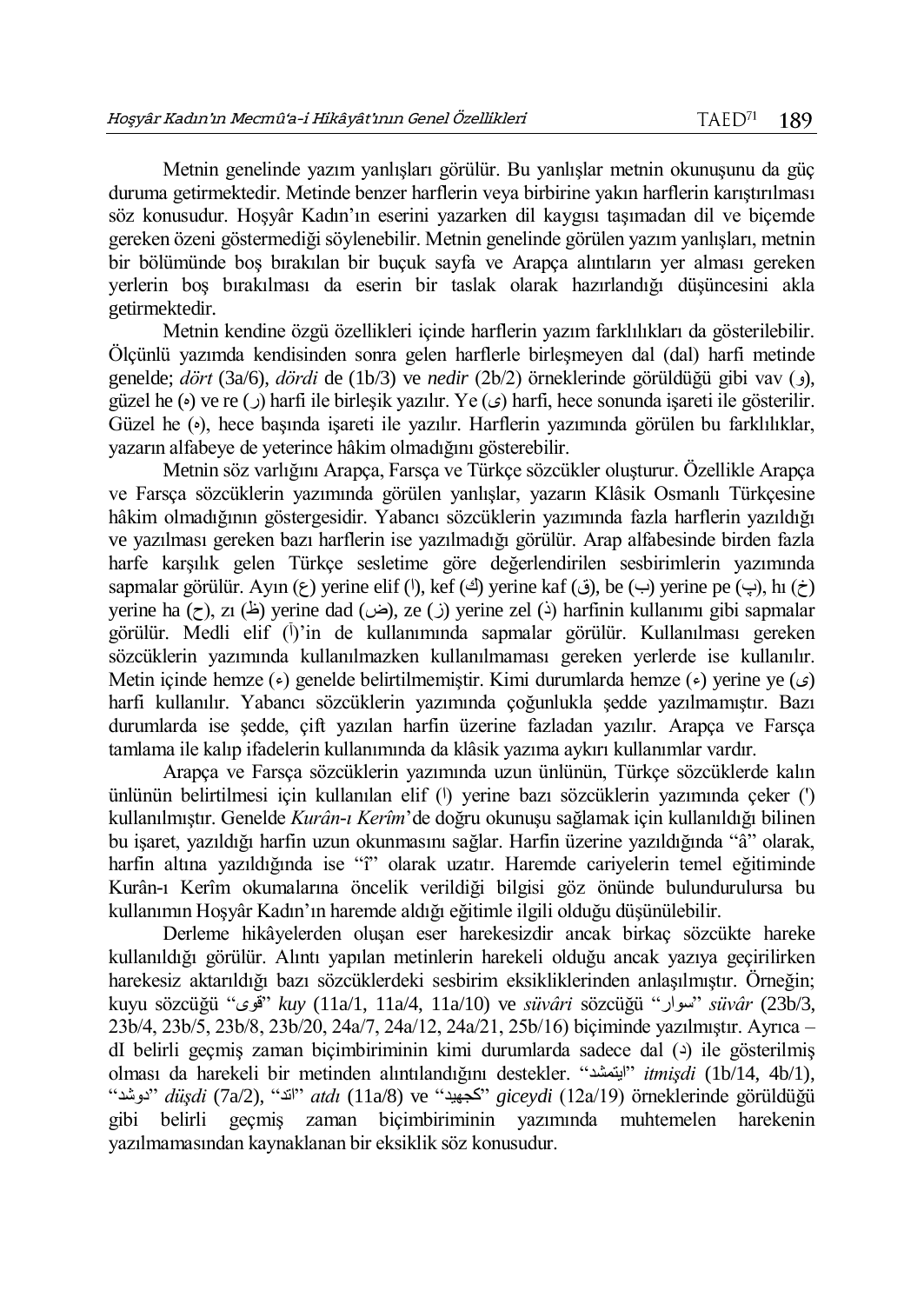Kendine özgü dili ve biçemi, yazarın duyduğu gibi yazdığını, dil kaygısı taşımadığını düşündürmektedir. Kırımlı, *Menâkıb-ı Çehâr-Yâr-ı Güzîn* adlı eseri için Hoşyâr Kadın'ın önceden okuyup dinleyerek yazdığını, "yer ve kişi adlarının eksik ve kulaktan dolma olması, H.z Peygamber (s.a.s.)'in şeceresi aktarılırken de dedelerinin isimlerinde genellikle hece veya harf eksikliklerinin" (2019: 31) bulunmasına bağlı olarak açıklar. Kartallıoğlu; "Kendi içinde farklı seviyeleri bulunsa da Osmanlı Türkçesinin yazı ve konuşma dili olmak üzere iki boyutu" (2017: 24) olduğunu belirtir. Yazarın Osmanlı Türkçesini sonradan öğrenmiş olması ve dile yeterince hâkim olmaması da konuşma dilinin yazı dili boyutuna yansıdığına işaret eder; "Tarihî dönem eserlerinde karşılaştığımız farklı yazılışların her birinin karşıladıkları söyleyişlerin şu veya bu şekilde dilde yer aldığını düşünebiliriz" (Duman 2008: 178). Hoşyâr Kadın'ın dil kullanımları da yabancı uyruklu ve Osmanlı Türkçesini sonradan öğrenen birinin o dönem sesletimi hakkında bilgi veren ipuçlarıdır.

Yabancı sözcüklerin yazımında görülen tutarsızlık Türkçe ögelerde de görülür. Türkçe sözcüklerde bazı harfler eksik ya da fazladan yazılmıştır. Ögenin özgün yazımından farklılaşan bu kullanımların yazarın söyleyiş özelliklerine işaret ettiği düşünülebilir. Türkçe ince sıradan ünlü içeren bazı sözcüklerin yazımında Arap alfabesindeki kalın ünsüz karşılıkları ile yazıldığı kullanımlar vardır. Bu durum sesletimdeki bir farklılığın göstergesi olabilir. Türkçe hatun sözcüğü, *hevâtîn* (14a/7) biçiminde Arapça çoğul vezne sokulmuştur. Anlamsal olarak çoğul değer kazanan bu sözcüğün vezne sokulması, yazarın sözcüklerin kökeni ile ilgili yeterli bilgi sahibi olmadığının bir göstergesidir.

Türkçe sözcüklerin yazımında kelime başında "i" sesbirimi için genelde elif (1) ve ye (ى (harfi kullanılırken kimi sözcüklerin yazımında sadece elif (ا (harfinin kullanıldığı görülür. Sözcük sonunda yer alan "i" sesbiriminin de güzel he (•) ile gösterilmesi, bir söyleyiş özelliğini yansıtıyor olabilir. Türkçeyi sonradan öğrendiğini bildiğimiz yazarın sesletimde "i" sesbirimini "e"-"i" arası bir ses olarak yani ė (kapalı e) biçiminde seslendiriyor olma ihtimali metindeki yazım özelliklerini açıklar niteliktedir. Ancak kullanımlarda tutarlığın olmaması, bu kullanımların sadece yazım sapması olarak değerlendirilmesine sebep olur.

Metin içinde ikilikler görülür, ögelerin yazımında birlik yoktur. Aynı satırda bile bir ögenin farklı yazımları görülür. Örneğin "ki" bağlacı bazen kef-ye (كى (ile bazen de kefgüzel he (كه (ile yazılır. Türkçe sözcük ve biçimbirimlerin kullanımında döneme özgü ögeler ile eskicil ögelerin bir arada kullanımına rastlanır. Aynı ögenin farklı dönemlere özgü türevlerinin kullanımı da görülür. "او "*o* (5b/20, 13a/8, 18b/14), "اول "*ol* (1b/12, 2a/10...) ve "شول "*şol* (16b/11, 16b/16) kullanımları bu duruma örnek olarak verilebilir. Bu kullanımlar, metni oluşturan eserlerin farklı dönemlere ait olmasının ya da yazarın dil öğrenim sürecinin tarihî kaynaklara dayanıyor olmasının göstergeleri olarak değerlendirilebilir.

Metinde ŋ (damak n'si)'nin kullanımında birlik görülmez. Özellikle ŋ (damak n'si) içeren biçimbirimlerin kullanımında kalıplaşmış yazımın dışına çıkan, "n" harfinin tercih edildiği örnekler görülür. Bu durum, o dönem dil kullanımlarında ŋ (damak n'si)'nin yerini "n"nin almaya başladığının göstergesi olarak değerlendirilebilir. Sözcüklerin yazımında da ŋ (damak n'si)'nin yerini "n"ye bıraktığı kullanım örnekleri vardır.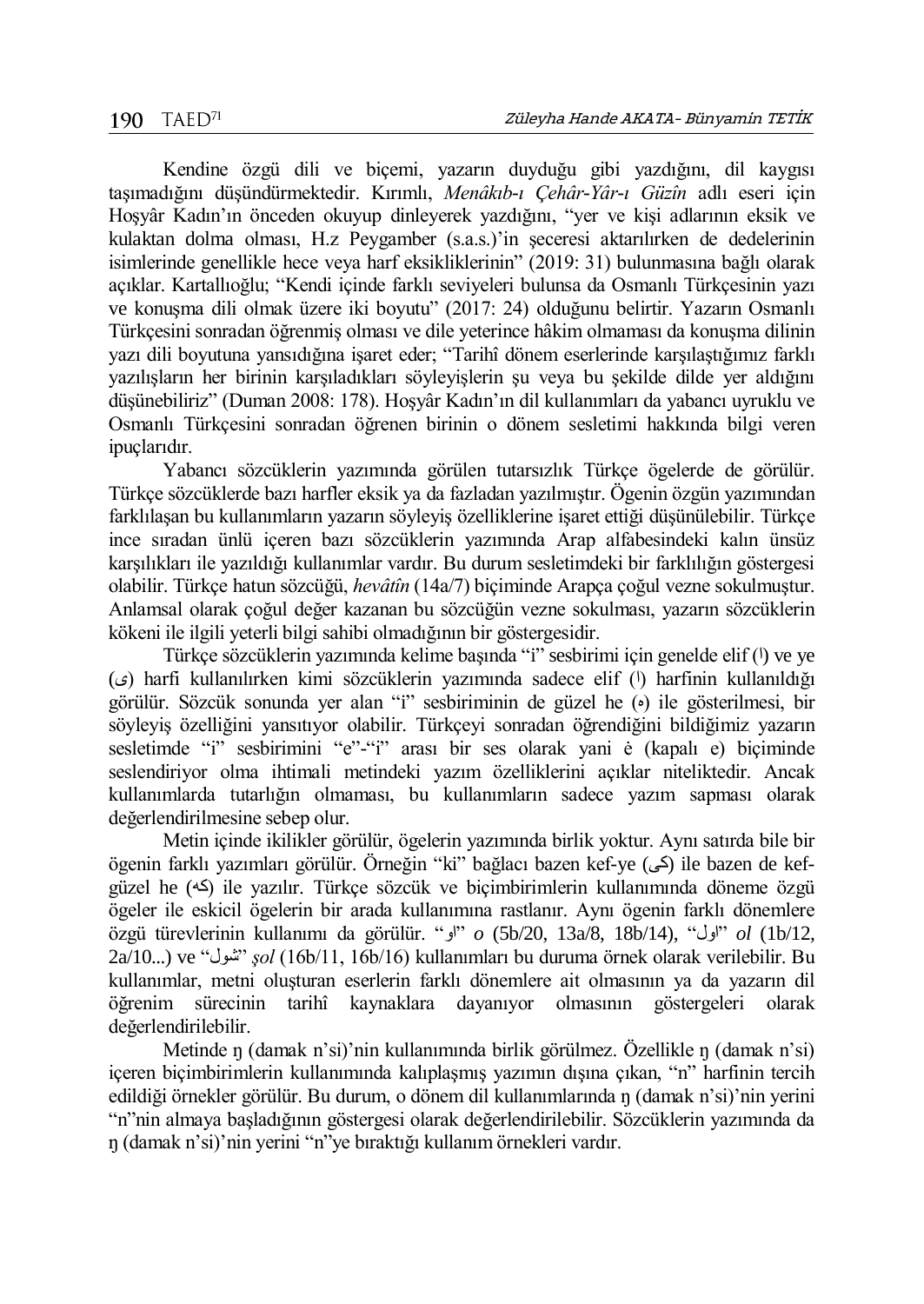Biçimbirimlerin kullanımında da farklılıklar görülür. Aynı biçimbirimin farklı dönemlere özgü kullanımları metinde birlikte verilir. Sözcük ile biçimbirimlerin uyumsuz kullanımları vardır. Kalın sıradan bir sözcüğün ince sıradan, ince sıradan bir sözcüğün ise kalın sıradan bir biçimbirimle kullanıldığı örnekler vardır. *Dîndârligin* (7a/5) ve *harâmîlıgıyla* (11b/10) örneklerindeki gibi biçimbirim uyumsuzlukları görülür. Dudak uyumu bakımından da ögelerin kullanımında metinde birlik görülmez; "Türkçe, XVIII. yüzyılda yazılan Viguier ve Carbognano'nun eserlerinde -genellikle kalıplaşan imla elverişli olmasa da- bugünkü şekline yakın bir durum almıştır. Dudak uyumu XVI. yüzyıldan itibaren gelişmeye başlamış; XVIII. yüzyılda neredeyse tamamlanmıştır" (Kartallıoğlu 2011: 18). 19. yüzyılda sesletimde dudak uyumunun olduğu bilinmesine karşın metinde dudak uyumunun yazımında tutarsızlıklar söz konusudur. Arap harfli metinde tespit edilebilen ögeler dışında da biçimbirim uyumsuzluğu olan ögeler olduğu düşünülmektedir. Bu ögeler, yazım yanlışı olarak değerlendirilebileceği gibi söyleyişi yansıtan ögeler olarak da ele alınabilir. Biçimbirimlerin sözcüğe bitişik ya da ayrı yazılmasında bir birlik yoktur.

Yazımı unutulan çok sayıda sesbirimin yanında fazladan yazılan sesbirimler de vardır. Bu durum metnin taslak bir metin olarak hazırlandığını düşündürmektedir. Metin içinde anlamı tespit edilemeyen ve okunamayan ögeler de vardır. Bu ögelerin yazımdan kaynaklanan bir sapmadan dolayı anlamlandırılamadığı ya da okunamadığı düşünülmektedir.

*Mecmû'a-i Hikâyât*'ta tümce diziminde hatalar görülür. Biçimbirimlerin kullanımı, tümce dizimine aykırıdır. Tümce düşüklükleri anlatımın anlaşılırlığını azaltmaktadır. Metindeki bazı boşluklar ve alıntıların eksiliği de metnin anlam bütünlüğünü bozar. Arapça ifadelere bir istisna dışında yer verilmez. Metin, "sallallâhu 'aleyhi ve sellem hadîs-i şerîflerinde buyurmuşlardır" (11b/21) ifadesinden sonra "ya'ni ..." (12a/1) açıklamasıyla devam eder. Arapça ifade yazılmamıştır. Nazım olarak belirtilen bölümlerde de vezin tespit edilememiştir. Bu bölümlerin yazımında görülen uyumsuzluk sebebiyle yazarın aruz ya da hece veznine hâkim olmadığı sonucuna varılabilir.

*Mecmû'a-i Hikâyât*'ın yazım özelliklerinde görülen sapmalar, Osmanlı Türkçesini sonradan öğrenen birinin konuşma özellikleri olarak değerlendirilmiştir; "Eğer bu kalıplaşmış imlayı tam olarak bilmeyen, istediği gibi yazan müellif veya müstensihler olmasaydı dilde değişmeye başlayan şekilleri yazıda görmek neredeyse imkansız olacaktı" (Kartallıoğlu 2008: 454). Söyleyiş özelliklerini yazıma yansıtan, Klâsik Osmanlı Türkçesi yazım geleneğine hâkim ve âşina olmayan bu yazar, dönemin sesletimi ile ilgili bilgi sahibi olmamızı sağlar.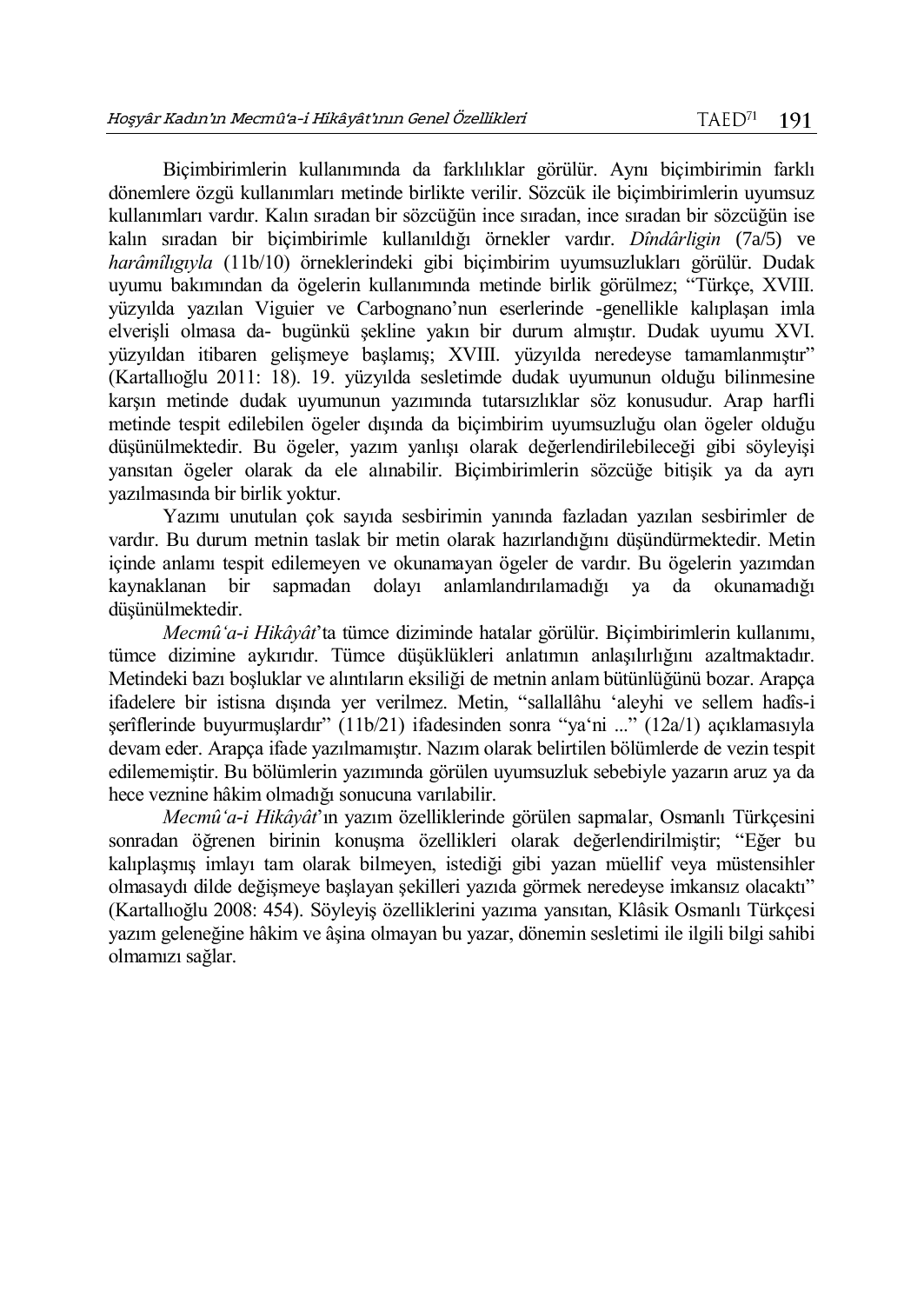## **Sonuç**

Osmanlı demografik açıdan çok renkli bir toplumdu. Toplumsal yapıdaki bu çeşitlilik Osmanlı Edebiyatı'nda da karşılık bulmuştur. Kimi zaman saray edebiyatı olarak da nitelendirilen Osmanlı Edebiyatı, çok çeşitli tür ve içeriğe sahip eserlerden oluşur. Hoşyâr Kadın da Osmanlı Edebiyatı'na katkıda bulunmuş özgün kişiliklerden biridir. Osmanlı sarayında bir kadının gelebileceği en yüksek mevkilerden birine gelen Hoşyâr Kadın, ömrünün sonlarına doğru iki edebî eser kaleme almış bir yazardır. *Siyer-i Nebi ve Menakıb-ı Cihar-ı Yar* ile *Mecmû'a-i Hikâyât* adlı bu iki eser, ilk izlenimde Osmanlı Edebiyatı'nda defalarca kez kaleme alınmış ve içerik açısından kalıplaşmış, değişiklik yapılmasına olanak sunmayan eserler gibi görünür. Bu yüzden Hoşyâr Kadın'ın özgün bir değer taşımadığı düşünülebilir ancak hakkında çok az bilgiye sahip olduğumuz "harem"in içinden gelen böyle bir metin, satır aralarında verdiği bazı bilgilerle oldukça önemlidir. Örneğin, kaynaklarda oldukça dindar olduğu belirtilen Hoşyâr Kadın beşinci hikâyede eşcinselliği anlatmakta rahatsızlık duymaz ya da 22 hikâyeden üçü kötü bir kocaya tahammül etmenin fazileti ile ilgilidir. Hikâyeleri Hoşyâr Kadın'ın hayat hikâyesine bakarak okumak da mümkündür. Affetmek ile ilgili olan eserin ikinci bölümü, Hoşyâr Kadın'ın damadı ile padişah arasındaki sorunları çözme çabası ile anlam kazanabilir.

Metin aynı zamanda dil açısından da değerlidir. Sarayda yetişmiş de olsa Hoşyâr Kadın'ın yazım bilgisinin zayıf olduğu metinde görülür. Eseri Hoşyâr Kadın'ın ömrünün son döneminde yazmış olabileceği göz önünde bulundurulursa yolculuk, hastalık vb. etkenlerin de yazımda rol oynadığı düşünülebilir. Eserin taslak bir metin olduğu düşüncesi de klasik yazımdan sapmaları açıklayabilecek bir diğer etkendir. Dil kullanımlarında tekrarlayan sapmaların bir söyleyiş özelliği gösterip göstermediği tartışılabilir. Metinde dönemine göre eskicil ögeler de yer almaktadır. Dil kullanımlarında görülen bu eskicil ögelerden hareketle saraya alınmış anadili Türkçe olmayanların aldıkları dil eğitimi ile ilgili bir varsayım öne sürülebilir. Dil eğitimi sırasında eski metinlerin okutulduğu düşüncesi, metindeki eskicil ögeleri açıklar niteliktedir.

*Mecmû'a-i Hikâyât*, Osmanlı Türkçesi dönemine ait olup dil kullanımlarında gösterdiği çeşitlilik ve kendinden önceki dönemlere özgü dil özelliklerini taşıması açısından ilginç eserlerden biridir. Genel özelliklerinin aktarıldığı bu çalışma, alana katkı sağlamayı amaçlamaktadır. Eserin içerdiği hikâyeler ve farklı dönemlere ait diğer hikâye gelenekleri ile olan ilişkisi, eserle ilgili yapılabilecek çalışmalardan biridir. Metinler arası ilişkilerin belirlenmesi, eserin hem Osmanlı Edebiyatı içinde konumlandırılmasına hem de dönem eserlerinin ilişkilerinin görülmesine olanak sunacaktır. Eserin içerdiği farklı dil malzemeleri ise bu eserle ilgili farklı dil çalışmalarına olanak sunduğu gibi dil kullanımlarının aydınlatacağı sorunlar sayesinde alana katkı sağlayacaktır.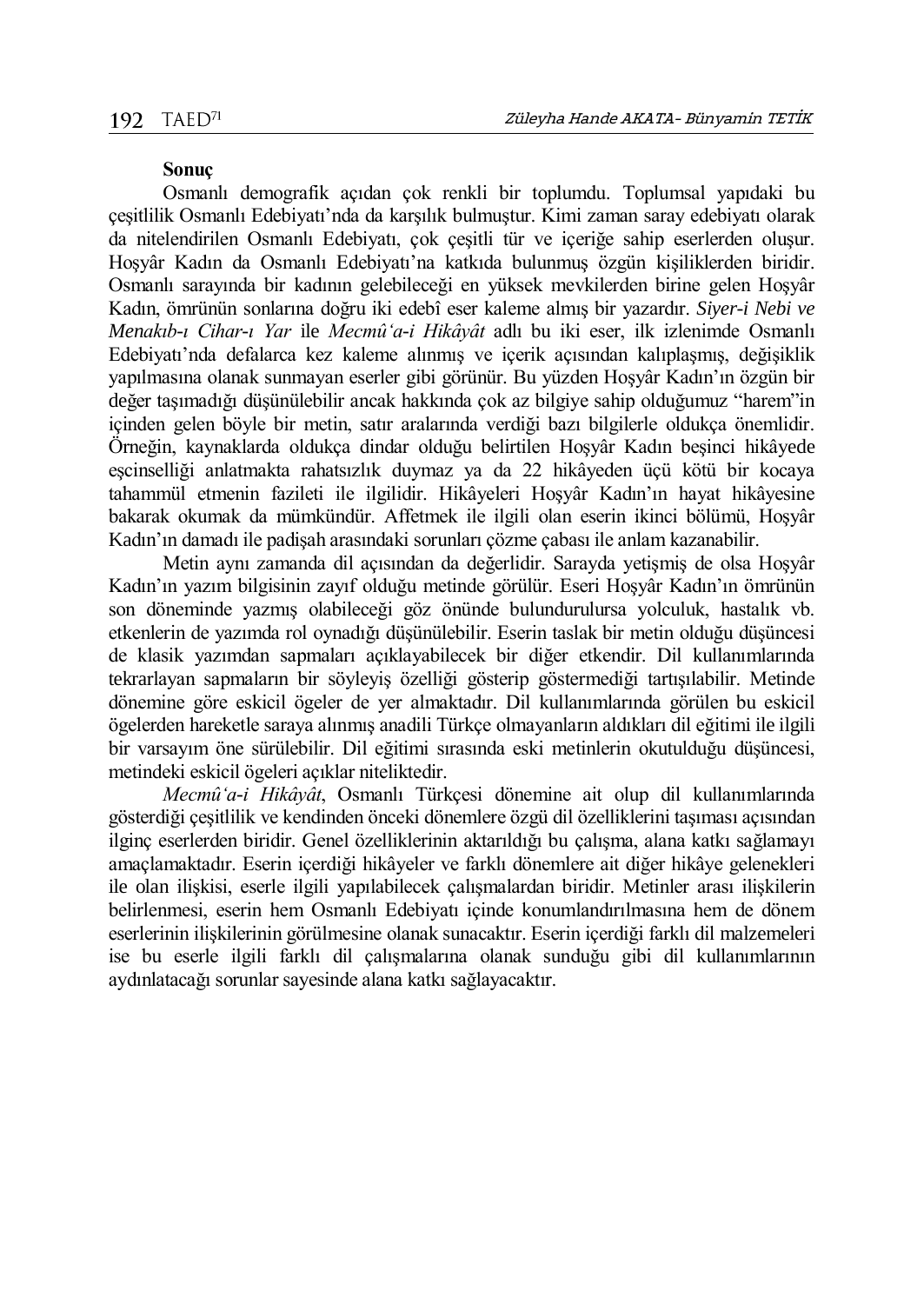## **Kaynaklar**

- Adalar Subaşı, D. (2016). Arap, Fars ve Türk Edebiyatlarında El-Ferec Ba'de'ş-Şidde Hikâyeleri. *Turkish Studies International Periodical for the Languages and History of Turkish or Turkic*, *11*(4), 1–18.
- Akyıldız, A. (2001). Kadınefendi. *TDV İslam Ansiklopedisi* içinde (94–96). Türkiye Diyanet Vakfı. https://islamansiklopedisi.org.tr/kadinefendi
- Arca, F. (2018). *Hoşyâr Kadın'ın Mecmû'a-i Hikâyât'ının transkripsiyonlu metni ve tahlili*. (Yayımlanmamış Yüksek Lisans Tezi), Batman Üniversitesi Sosyal Bilimler Enstitüsü.
- Dilçin, C. (Ed.). (2018). *Yeni tarama sözlüğü* (4. baskı). Türk Dil Kurumu.
- Duman, M. (2008). *Makaleler: Eski Türkiye Türkçesinden Osmanlı Türkçesine*. Kesit.
- Hazai, G., & Tietze, A. (2017). *Ferec Ba'd eş-Şidde*. Türkiye Bilimler Akademisi.
- Hoşyâr Kadın. (1858). *Mecmû'â-i Hikâyat*. Nadir Eserler Kütüphanesi, Yazma Eserler Birimi.
- Kartallıoğlu, Y. (2008). Osmanlı Türkçesinde Ekler Dudak Uyumuna Göre Nasıl Okunmalıdır? *Turkish Studies International Periodical for the Languages and History of Turkish or Turkic*, *3*(6), 449–470.

Kartallıoğlu, Y. (2011). *Klasik Osmanlı Türkçesinde Eklerin Ses Düzeni*. Türk Dil Kurumu.

- Kartallıoğlu, Y. (2017). *Osmanlı Konuşma Dili*. Kesit.
- Kırımlı, H. (2019). *Hoşyar Kadın ve Siyer-i Nebî adlı eseri*. (Yayımlanmamış Yüksek Lisans Tezi), Marmara Üniversitesi Sosyal Bilimler Enstitüsü.
- Melek Hanım. (1872). *Thirty Years in The Harem: or, the Autobiography*. Chapmann and Hall.
- Meram, A. K. (2011). *Padişah Anaları*. Güz.
- Redhouse, J. W. (2011). *Turkish and English Lexicon* (4. baskı). Çağrı.
- Sakaoğlu, N. (2011). *Bu Mülkün Kadın Sultanları: Vâlide Sultanlar, Hatunlar, Hasekiler, Kadınefendiler, Sultanefendiler*. Oğlak.
- Şemseddin Sami. (2012). *Kâmûs-ı Türkî* (2. baskı). İdeal Kültür.
- Şentürk, A. A. (2007). *Eski Türk Edebiyatı Tarihi*. Dergâh.
- Seyidoğlu, B., & Yavuz, O. (2012). *Ferec Ba'de'ş-Şidde Hikayeleri- Güçlükten Kolaylığa Kederden Sevince*. Büyüyenay.
- Sona, İ. (2016). Cevâmiu'l-Hikâyât ve Levâmiu'r-Rivâyât'ın Muhtasar Bir Çevirisi: Adlnâme. *Turkish Studies International Periodical For The Languages, Literature and History of Turkish or Turkic*, *11*(15), 391–410.
- Steingass, F. (2005). *A comprehensive Persian-English dictionary* (1. baskı). Çağrı.
- Tulum, M. (2011). *17. yüzyıl Türkiye Türkçesi ve söz varlığı* (1. baskı). Türk Dil Kurumu.
- Uluçay, M. Ç. (n.d.). *Padişahların Kadınları ve Kızları*. Ötüken.
- Uluçay, M. Ç. (2011). *Haremden Mektuplar*. Ötüken.
- Uz, E. (2019). *Bir Mizah Antolojisi Örneği: Cevâmiʿu'l-Hikâyât*. Emin.
- Yaz, Ü. (2011). *Yozgat Merkez Osmanlı Cami Hazirelerinde Bulunan Mezar Taşları*. (Yayımlanmamış Yüksek Lisans Tezi), Erciyes Üniversitesi Sosyal Bilimler Enstitüsü.